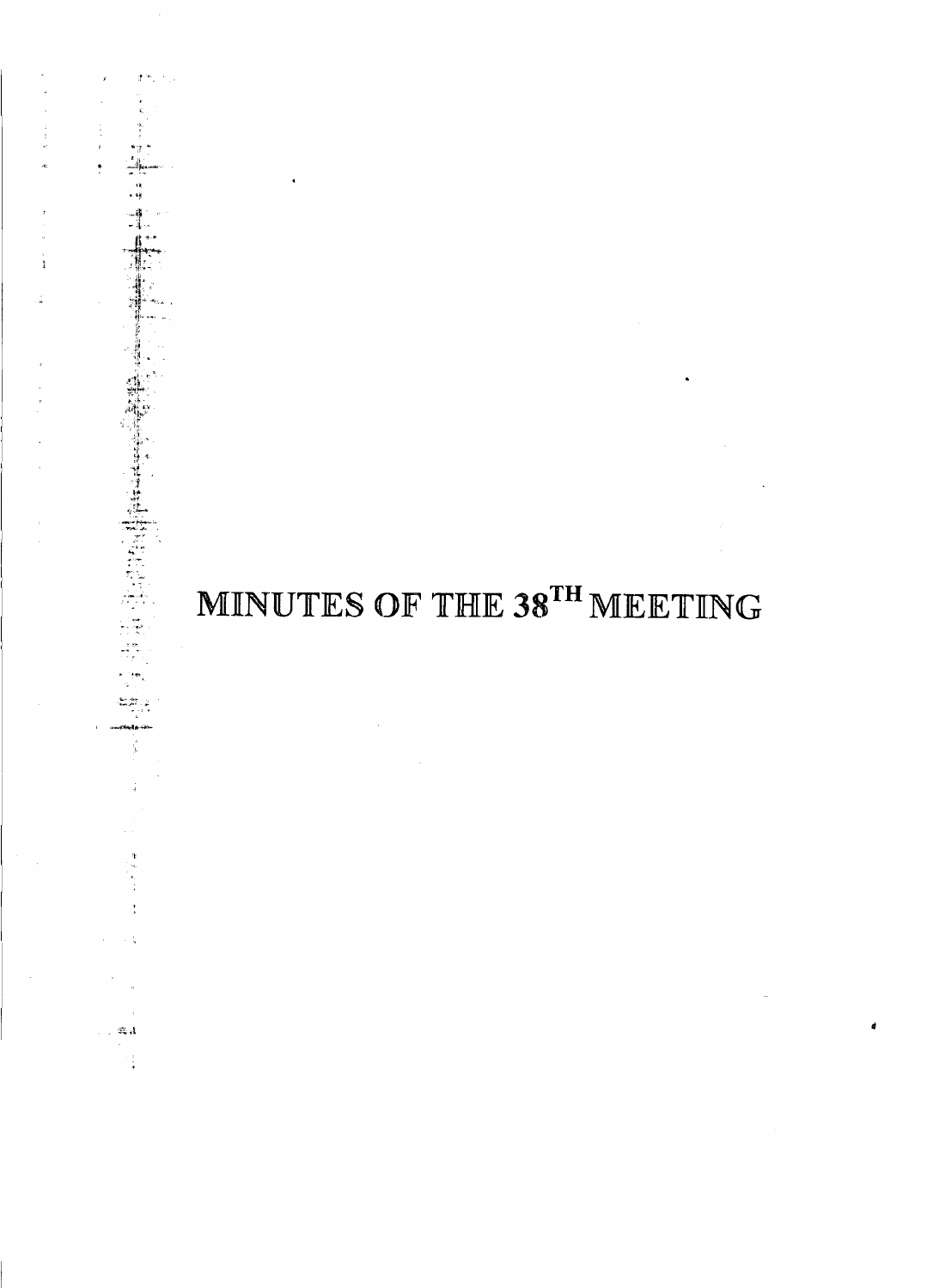ANDIANA COVANATION SALE INTERVIEWS TO JULY OF MARINE AON SHAHEED-E-MILLAT SECRETARIAT

 $R.No.8(2)/93-HF(C)$ 

Islamabad, the 1st December, 1993.

## subject:- MINUTES OF THE 38TH MEETING OF THE EXECUTIVE COMMITTEE HELD ON 11TH NOVEMBER, 1993.

The 38th meeting of the Executive Committee of the Roard of Governors of the Federal Government Employees Housing Foundation was held on Thursday, the 11th November, 1993 at 4.00 pm, in the Committee Room of the Works Division under the Chairmanship of the Secretary, Ministry of Housing & Works. Minutes of the above mentioned meeting are forwarded  $2.$ herewith for information.

( Imtiaz Ahmad Khan )

Director(Finance & Administration)

PS to Secretary,  $1.$ M/O Housing & Works, Islamabad.

 $2.$ Mr. Muhammad Iftikhar Ahmad, Joint Secretary (Works), M/O Housing & Works, Islamabad.

3. Mr. M. I. Rajput, Director General, Pakistan Public Works Department, Islamabad.

4. Mr. Mohammad Aslam, Joint Secretary, Cabinet Division, Islamabad.

 $\lambda$ Mr. Yawar Zia, Financial Advisor(Works), Works Division, Islamabad.

 $\mathbf{I}_\bullet$ 

Maj. (Retd) Abdul Kabir Chaudhry, Deputy Secretary, M/O Housing & Works, Islamabad.

Mr. Taseer Hussain Kardar, Officer on Special Duty, M/O Food & Agriculture, Co-opted Member, Cat.V allottees.

Mr. Sarshar Ali Malik, Director General, Housing Foundation, Islamabad.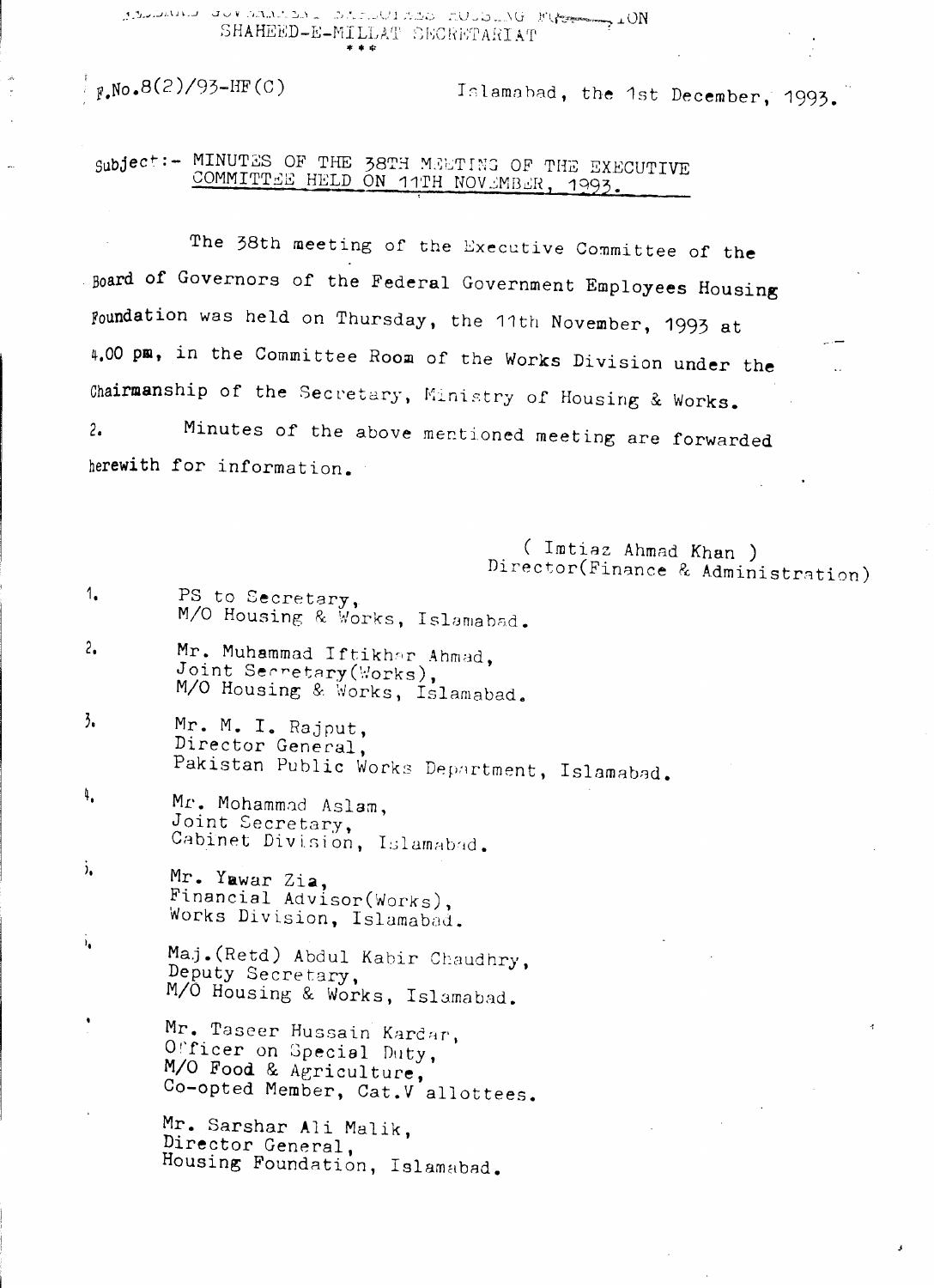#### $-: 2: -$

 $N.0.0$ .

to:-

1.

~.

4.

 $5.$ 

 $2.$ 

/'

Copy forwarded for information and necessary action

 $\mathbb{Z}^2$ 医大脑下皮瘤 化

7.

BRS 3

Mr. Moin Ahmed Siddiqi, Deputy Director General, Housing Foundation, Islamabad.

Mr. Shahid Hameed, Director(Tech-I), Housing Foundation, Islamabad.

Mr. Qamar Shah Khan, Director(Tech-II), Housing Foundation, Islamabad.

Mr. Imtiaz Ahmad Khan, Director(Finance & Admn), Housing Foundation, Islamabad.

Mr. Mohammad Ali Shah, Assistant Director(E-II), Housing Foundation, Islamabad.

6. Mr. Danishyar Ali, Assistant Director(A&C), Housing Foundation, Islamabad.

Malik Zafar Abbas, Law Officer, Housing Foundation, Islamabad.

> ( Imtiaz Ahmad Khan ) Director(Finance & Administration)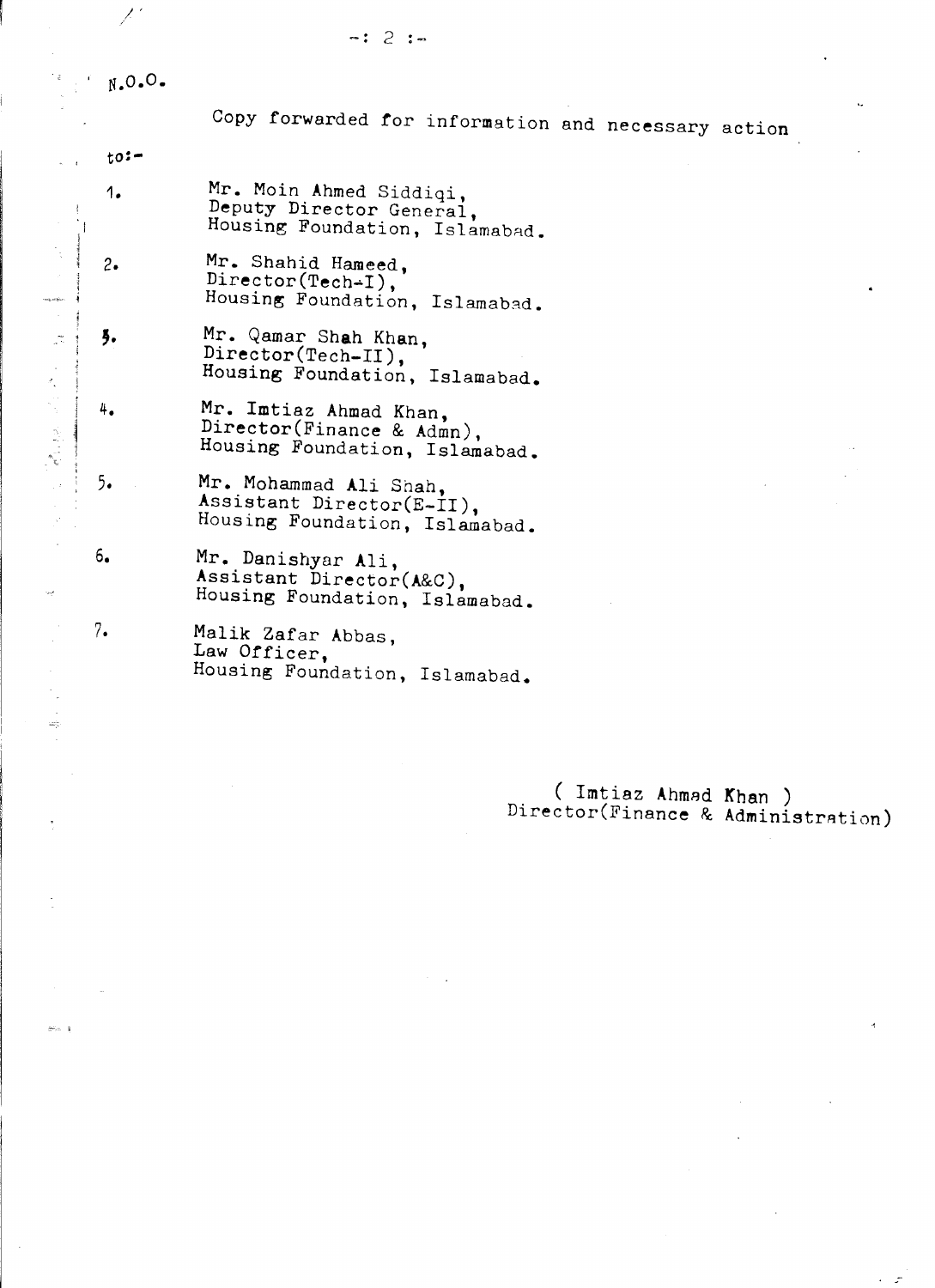### FEDERAL *GOVERNMENT* EMPLOYEES HOUSING FOUNDATION SHAHEED-E-MILLAT SECRETARIAT ISLAMABAD \* \* \* \* \*

(Color)

~

 $\frac{1}{\sqrt{2}}$ 

 $\frac{1}{\pi}$ 

را: السكة عكس<br>ال

 $\overline{\phantom{a}}$ 

## ~,~subject:- MINUTES OF THE 38TH MEETING OF THE *EXECUTIVE* COMMITTEE HELD ON 11TH NOVEMBER, 1993.

The 38th meeting of the Executive Committee of the Board of Governors of the Federal Government Employees Housing Foundation was held on 11th November, 1993 at 4.00 PM in the Committee Room of the Works Division under the chairmanship of the Chief Executive of the Foundation (Secretary, Ministry of Housing & Works). The list of the participants of the meeting is appended.

The items on the agenda of the The Chairman welcomed the participants and thanked for  $2<sub>1</sub>$ participation at a short notice. meeting were then discussed at length.

Item 1 - CONFIRMATION OF THE MINUTES OF THE LAST MEETING.

The minutes of the last meeting were confirmed. Item 2 - ACTIONS TAKEN ON THE DECISIONS OF THE LAST MEETING.

D.G. Housing Foundation informed that action for signing the M.O.U. with the willing contractor had been taken as per decision on item III of the agenda of the last meeting. Similarly in accordance with the decision on item IV of the agenda of that meeting action had been taken to do away with the classification of semi corner plots and the extra charges received on this account were *being* refunded. However, the compliance report on the decision on item V for standardization of water charges for different categories of houses and review of the

\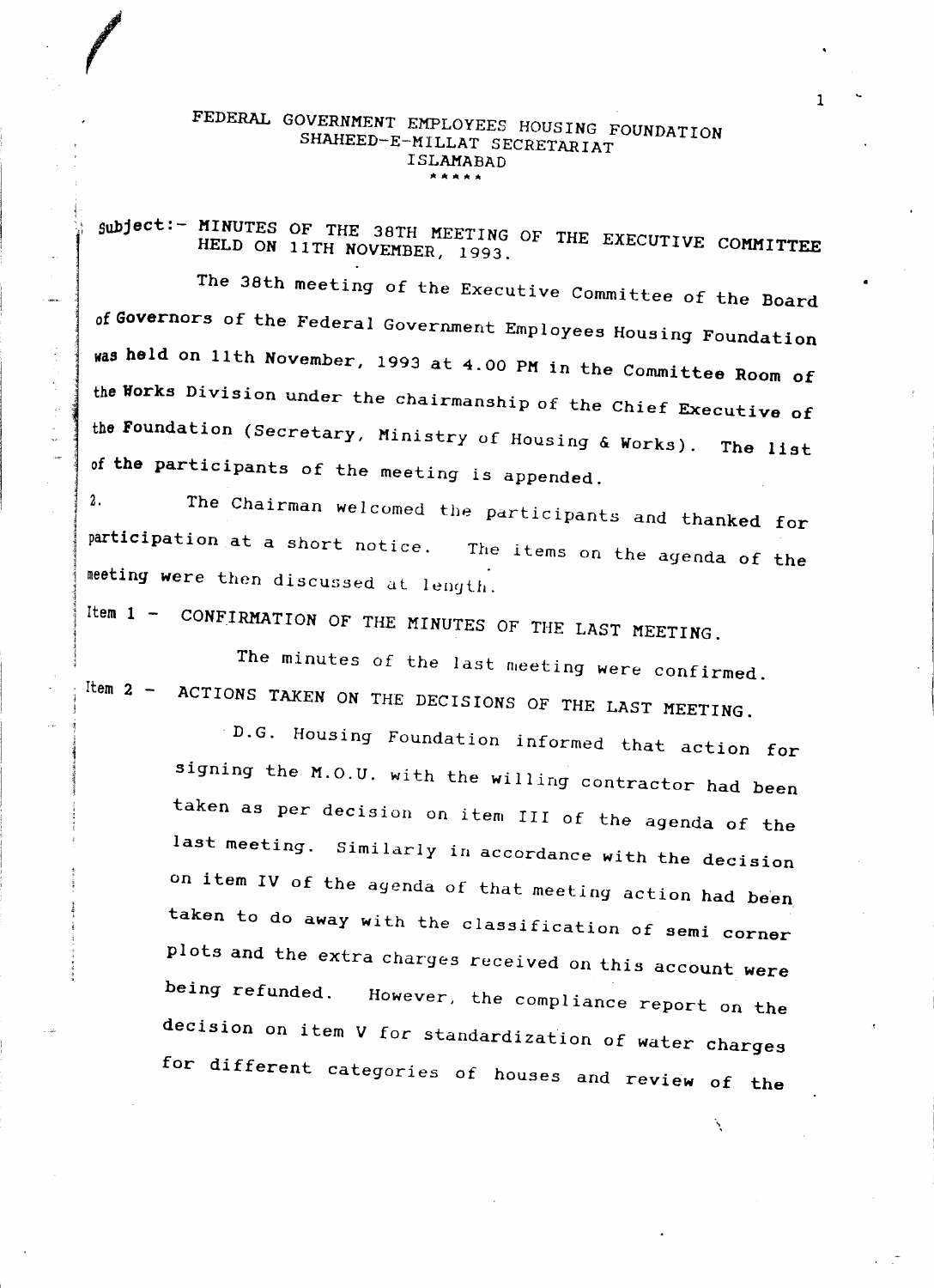unjus-tified demand for charges for underground water used by the contractors for construction by sinking tubewells at their own cost was awaited from the CDA.

The Chairman directed that a reminder to the CDA may be issued in this regard. He, however, observed that matters relating to the provision of services should not be dealt with in a routine manner but be sorted out through frequent meetings and personal contacts with the concerned authorities. He directed Mr. Shahid Hameed, Director (Technical-I) to give special attention to this issue and deal exclusively with lhe concerned agencies.

*I*

Item 3 - PROGRESS ON NEGOTIATED FINANCIAL PACKAGES OFFERED TO CONTRACTORS FOR COMPLETION OF WORK.

D.G. Housing Foundation, informed that it was the main item on the agenda and as per decision in the last meeting the Memo Of Understanding was circulated to all contractors with the request to convey their concurrence and complete the documentation by 25-10-1993 at the latest. The ninteen packages involved seventeen parties as M/s Redco had got 3 packages. The meeting was informed that *M/s*. A. S. Khan and *M/s*. Karachi Constructors did not need any financing as they had substantially completed the work. Two of the parties namely M/s. Redco and M/s. Mohammad Hussain & Co. had already complied with the requirements of the M.O.U. and  $M/s$ . Muhandaseen had promised to report compliance within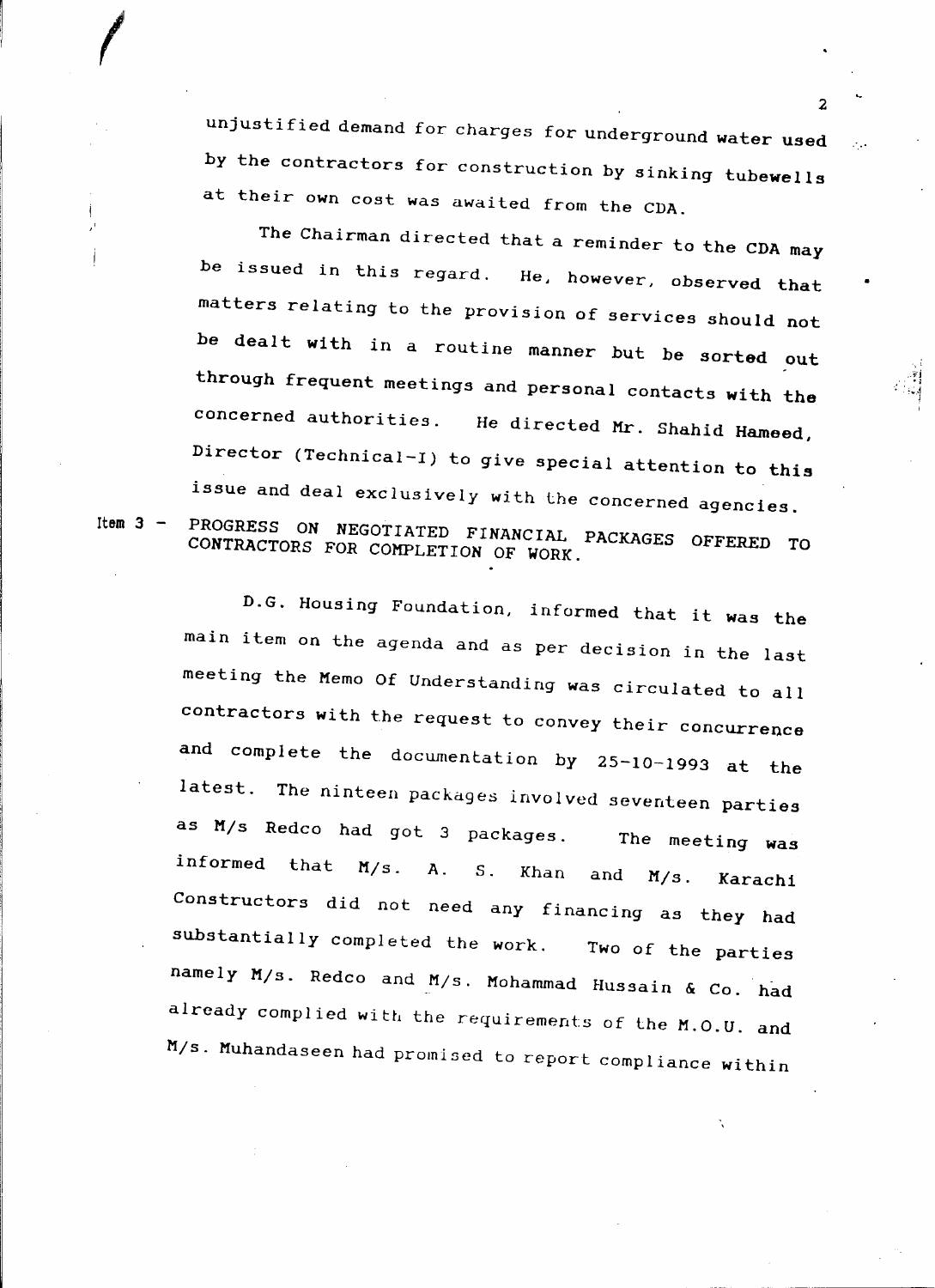a week's time. The remaining 12 parties belonging to ABAD had however put forward certain conditions such as;

- i) provision of guarantees from Insurance Companies instead of Scheduled Banks,
- ii) regularisation of extended periods of contracts and revised dates of completion,
- iii) simultaneous settlement of all claims on account of variation orders and other issues and

iv) revision of the amount of ad-hoc advances.

On a query D.G. Housing Foundation explained that some difficulties were reportedly being faced by the contractors as the Banks in Some cases demand 100% collatoral or at least 50% cash margin against guarantees. As fur assessment of unfinished work on which 50% ad-hoc advance subject to a maximum of Rs 30 lacs was reckoned, the secured advances etc. deducted from it to which these contractors were had objections which were not valid. Lately, decisions of the Technical Committee on the claims of the contractors duly approved by the Chairman had since been conveyed to all the contractors.

On the suggestion of J.S. Cabinet to hold negotiation with the contractors the D.G. HF pointed out that a number of meetings had been held with the contractors and there was a general consensus on the terms and conditions of the M.O.U. and ad-hoc advance

**(C)** 

3

•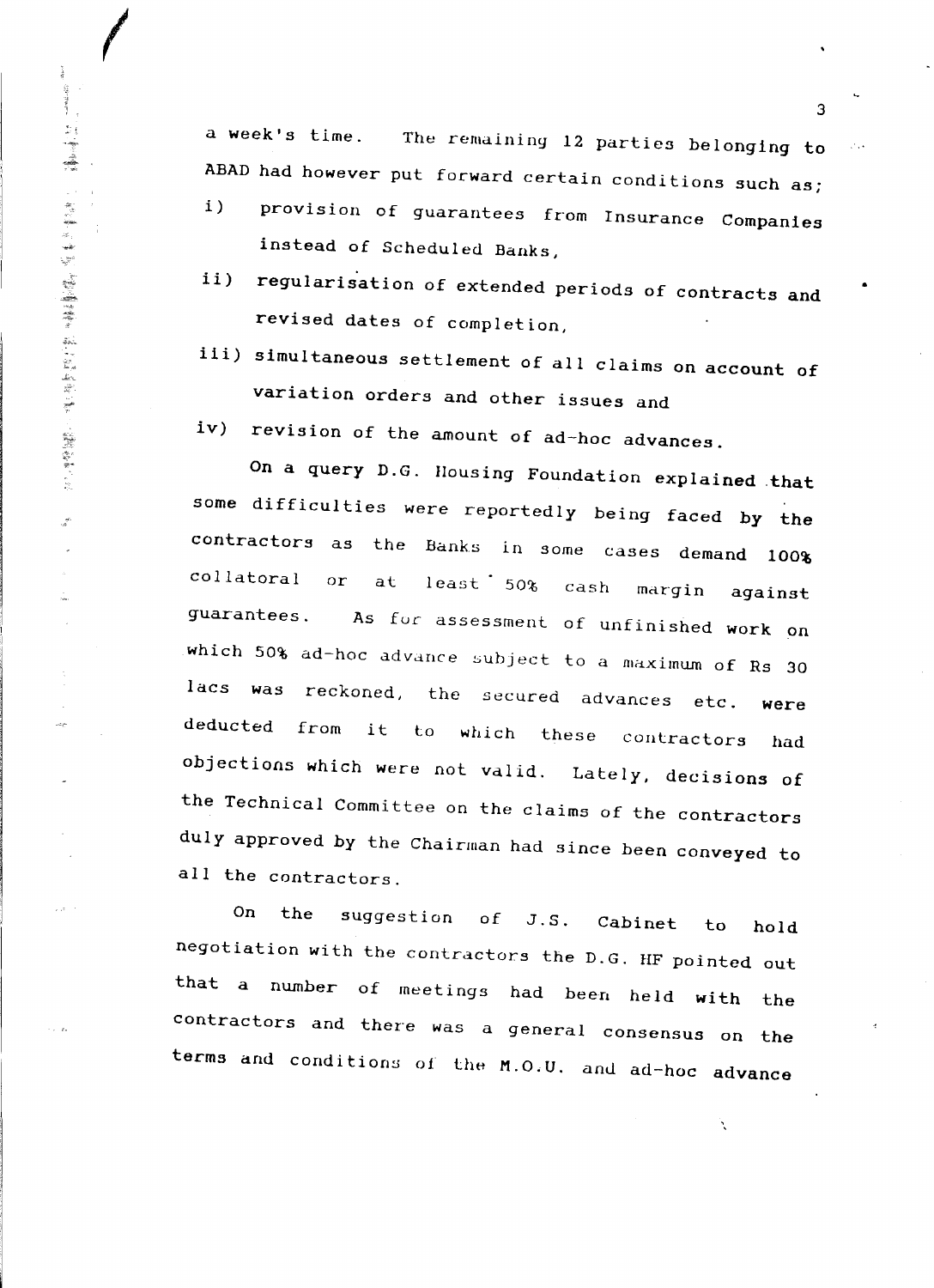payment. As a matter of fact it was only ABAD group of contractors who had come up again with conditions and suggestions on the major issues such as 'Insurance Bond' instead of 'Bank Guarantees'. The Chairman observed that if some of the contractors had already given Bank Guarantee, the rest should also do it. The ABAD group was purposely creating hinderances. On a query from the Chairman, D.G. Housing Foundation informed that in 3 packages of M/s. Redco payment of ad-hoc advances had been made and in the case of M/s. Mohammad Hussain & Co. the payment was under process. The contractors had given schedule according to which remaining work was to be completed within 90 days of the payment of ad-hoc advance. He further stated that replies to the remaining contractors covering all points/issues raised by them had been issued on 4th November, 1993. No response was received although some activity by  $M/s$ . Noble and  $M/s$ . steel Force was visible at site.

./

After detailed discussions it was decided that final notices to the said contractors under forefeiture clause be drafted in consultation with the Legal Advisor and the Special Committee already constituted under the Chairmanship of Director General, Pak PWD may hold another meeting with the contractors soon in which it should be made clear to them that no further concession will be allowed to them and if they did not agree to an

> , ,

 $\sim$  4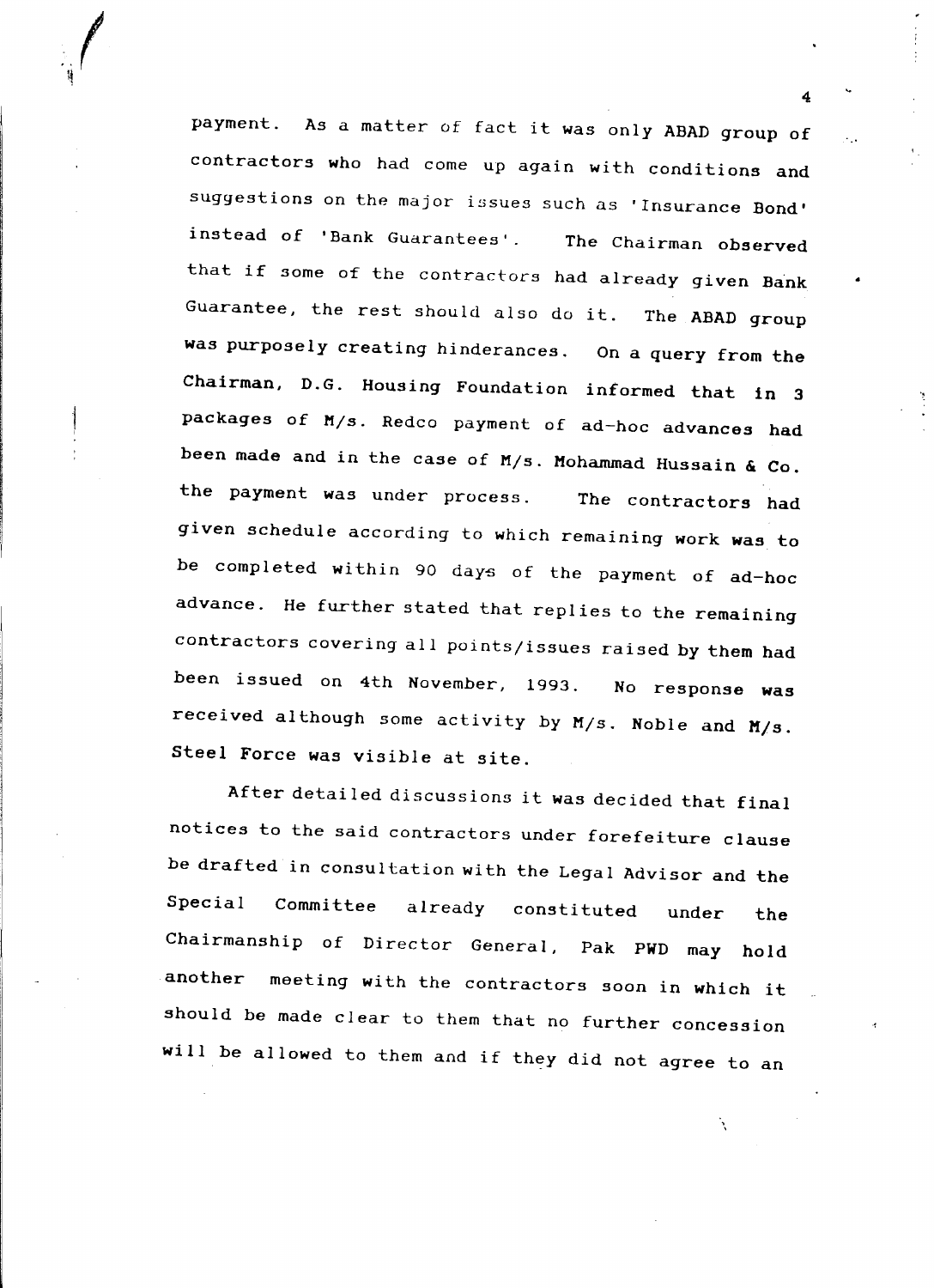amicable settlement, final notices be served on them straightaway.

Item 4 REVISION OF FORMULA FOR SURCHARGE ON DELAYED PAYMENT OF INSTALMENTS BY ALLOTTEES.

*I*

Žъ

三羽步

D.G. Housing Foundation explained that according to an earlier decision in the case of delayed payment of instalments by the allottees, surcharge at the rate of 1% p.m. was levied for the period of delay. Later on it was felt that the amount of surcharge was high and on representation from the allottees a revised formula for levy of surcharge on a sliding scale was approved by the Executive Committee in its 35th meeting held on 14th March, 1993. The formuia worked *very* well in cases where default was for 1 or 2 instalments. However in cases of default for more than 3 instalments the amount of surcharge worked out between Rs 70,000/- to Rs. 80,000/- to which defaulting allottees had reacted sharply. The formula had, therefore, been *gone* through once again and since the purpose of surcharge was to compensate the interest charges on loan of Rs. 100 million obtained from Finance Division for bridge financing because of non payments of instalments by allottees on due dates, the formula was modified to ensure that the amount of surcharge was not Iikely to exceed such interest, payable to the Finance Divisiop. No change in the existing formula at the lower level was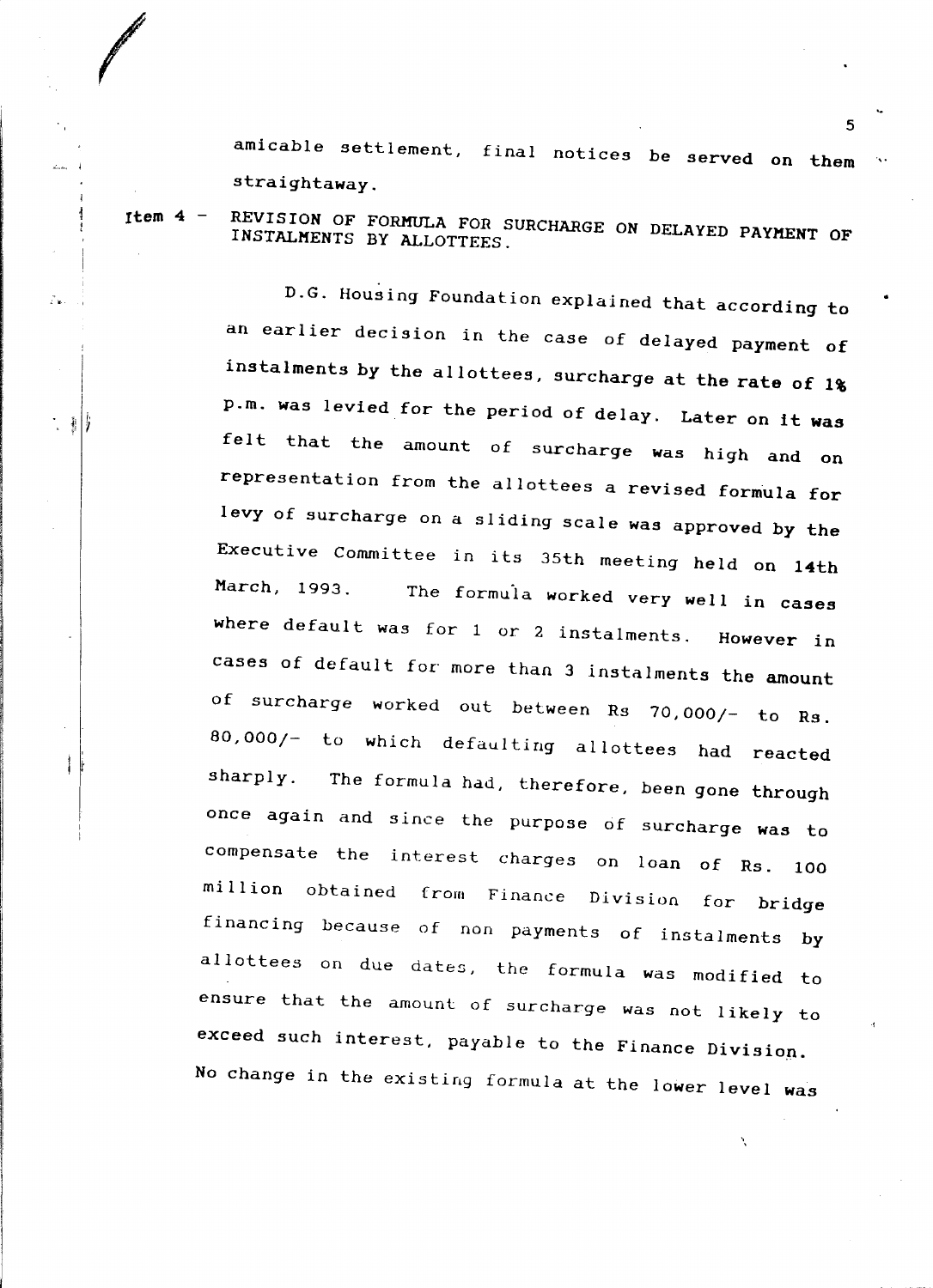made but at the upper level the existing scale of 60 -100% of the amount of surcharge calculated at originally approved rate had, restricted to 50%. under the new formula, been

 $6$  .

•

distributed amongst them. . It was explained to him that the allottees but it could be done only after the who defaulted in payments on due dates, the allottees who Member of the Executive Mr. Kardar, Coopted returns on investment of their money were not being made payments on due dates were *being* ignored and the Committee raised a point that the Foundation had received Short Term Deposits and while relief was being given in the shape of reduction of surcharge to those allottees some returns on investment of the allottees moneys in the returns were already planned for distribution amongst accounts of the project had been finalised and an equitable basis for distribution of returns worked out. The Chairman observed that the issue of surcharge should not be mixed up with the issue of distribution of returns and directed that a formula for distribution of returns amongst the al10ttees on an equitable basis be worked out and submitted in next meeting.

The Executive Committee, then, approved the proposed revised formula for levy of surcharge.

中国美国国家的 医心理 医神经性的 网络爱

 $\ddot{\phantom{0}}$ ,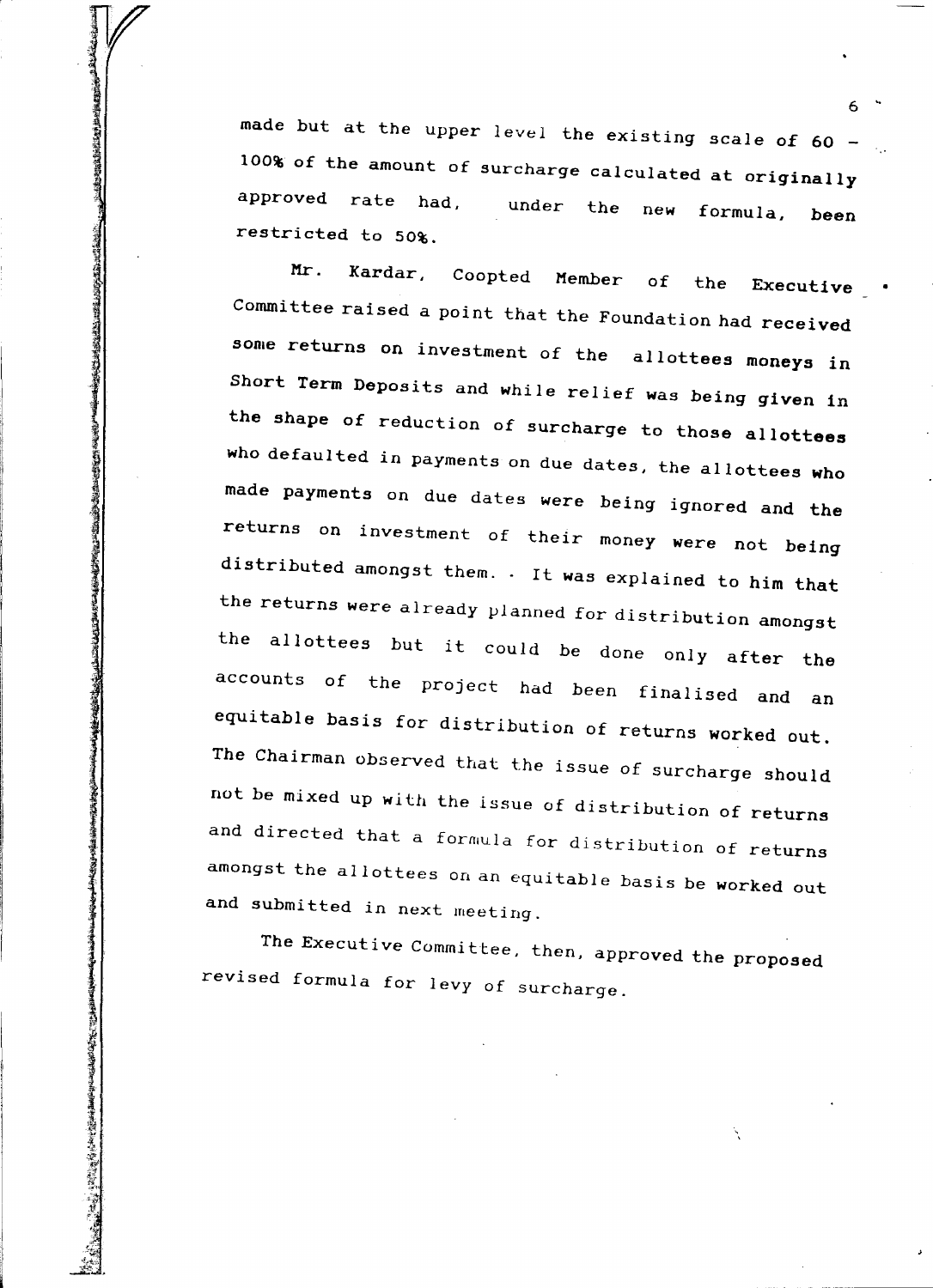Item 5 - WAFAQI MOHTASIB'S RECOMMENDATION FOR ALLOTMENT OF A HOUSE ... TO MR. MUNAWAR KHAN, ACCOUNTANT, LAW AND JUSTIC.

7

•

'-

The Executive Committee was informed that the Wafaqi Mohtasib had made the following recommendations in his finding in the case of Mr. Munawar Khan, an applicant for allotment of a category IV house in Phase-II of the Housing Scheme, who having been declared completely and permanently incapacitated for further service was retired from service.

that the I consider it a and recommend of compassion point of seniority in his favour. case on retirement from service. Because of unfortunate " The main objective of the Housing Foundation is to ensure the provision of a house to each employee retirement of the petitioner, he also acquires the comprainant be allotted a house of his category *giving* him top most priority."

The Committee having discussed the matter at some length decided that a review petition in the case should be passed, it was still of the view that this should be done informed that the time for filing a review petition had filed with the Wafaqi Mohtasib. When the committee was and in case the Wafaqi Mohtasib did not *agree* to review his recommendation, a representation should be submitted to the President of Pakistan for setting aside his recommendations under Presidents Order No. 1 of 1983.

> $\ddot{\phantom{0}}$ ,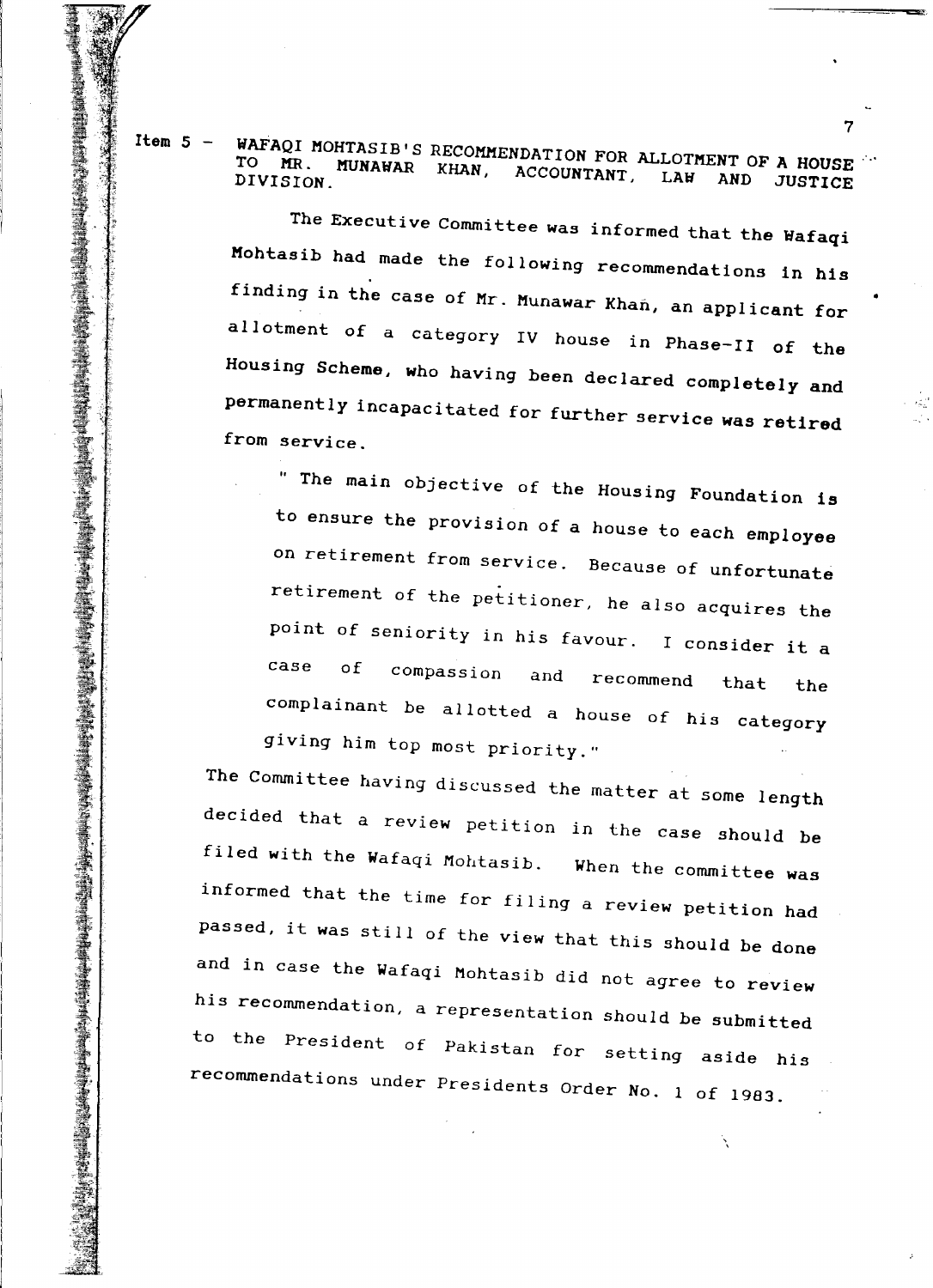Item 6 - ANY OTHER ITEM WITH THE PERMISSION OF CHAIR HOUSING SCHEnE AT PESHAWAR

> Director General, Housing Foundation informed that a loan agreement *for* Rs. 25 million with the National Housing Authority had 5ince been vetted *by* the Law and Justice Division and was in the final stages of processing. The loan was to be utilised for making advance payment on account of 500 kanals of land offered by the PDA in *Regi* Lalmai Townwhip Scheme, Peshawar. The loan was repayable within one year at an interest rate of 7% per annum. The PDA had already been requested to extend the date of payment of cost of land upto 20-11-1993.

The Executive Committee approved the terms and conditions of the loan agreement with NHA and authorised D.G. Housing whundation to sign the agreement on behalf of the Foundation.

The meeting ended with a vote of thanks to the Chair.

*B*